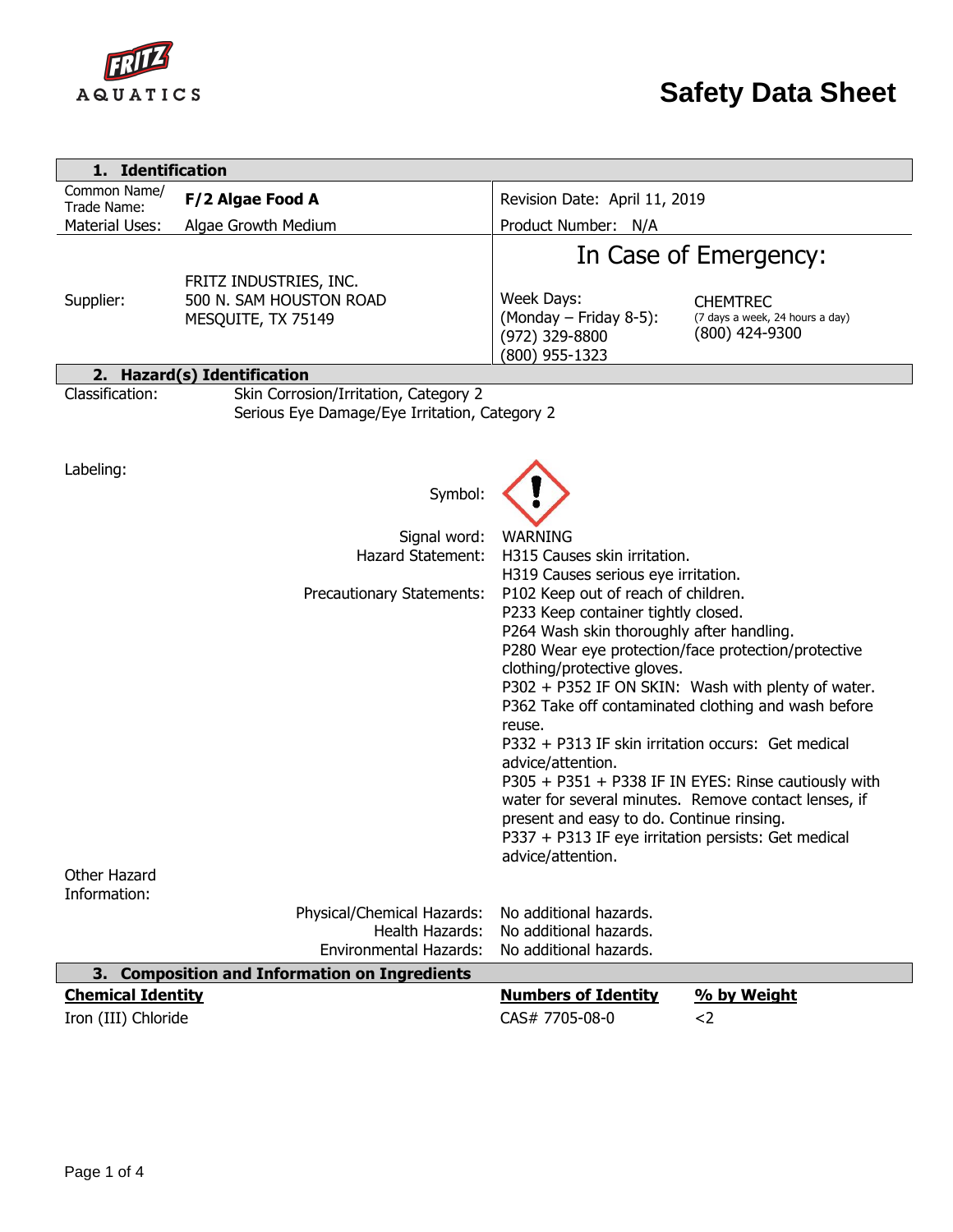|                                                       | 4. First Aid Measures                                       |                |                                                                                                                                                                                                                                                                                                                                                                                                |                                                         |                                                                                  |  |
|-------------------------------------------------------|-------------------------------------------------------------|----------------|------------------------------------------------------------------------------------------------------------------------------------------------------------------------------------------------------------------------------------------------------------------------------------------------------------------------------------------------------------------------------------------------|---------------------------------------------------------|----------------------------------------------------------------------------------|--|
| <b>Inhalation:</b>                                    |                                                             |                |                                                                                                                                                                                                                                                                                                                                                                                                |                                                         |                                                                                  |  |
| <b>Skin Contact:</b>                                  |                                                             |                | If inhaled, remove to fresh air. If breathing is difficult, give oxygen. If not<br>breathing, give artificial respiration. If respiratory irritation, dizziness, nausea,<br>or unconsciousness occurs, seek medical attention.<br>Remove contaminated clothing and wash contact areas with soap and water.<br>Launder contaminated clothing before reuse. If irritation develops and persists, |                                                         |                                                                                  |  |
|                                                       |                                                             |                | seek medical attention.                                                                                                                                                                                                                                                                                                                                                                        |                                                         |                                                                                  |  |
| <b>Eye Contact:</b>                                   |                                                             |                |                                                                                                                                                                                                                                                                                                                                                                                                |                                                         | Do not rub eyes. Immediately flush eyes with water for several minutes.          |  |
|                                                       |                                                             |                |                                                                                                                                                                                                                                                                                                                                                                                                |                                                         | Remove contact lenses, if present and easy to do. Continue rinsing, while        |  |
|                                                       |                                                             |                |                                                                                                                                                                                                                                                                                                                                                                                                | keeping eyelids open. Seek immediate medical attention. |                                                                                  |  |
| <b>Ingestion:</b>                                     |                                                             |                | If swallowed, do not induce vomiting. Give plenty of water to dilute. Seek                                                                                                                                                                                                                                                                                                                     |                                                         |                                                                                  |  |
|                                                       |                                                             |                | medical attention.                                                                                                                                                                                                                                                                                                                                                                             |                                                         |                                                                                  |  |
| 5.                                                    | <b>Fire and Explosion Data</b>                              |                |                                                                                                                                                                                                                                                                                                                                                                                                |                                                         |                                                                                  |  |
|                                                       | <b>General information:</b>                                 |                | Product is not flammable or combustible.                                                                                                                                                                                                                                                                                                                                                       |                                                         |                                                                                  |  |
|                                                       | <b>Suitable Extinguishing Media:</b>                        |                | Use suitable media to extinguish surrounding fire.                                                                                                                                                                                                                                                                                                                                             |                                                         |                                                                                  |  |
|                                                       | <b>Unsuitable Extinguishing Media:</b>                      |                | None known.                                                                                                                                                                                                                                                                                                                                                                                    |                                                         |                                                                                  |  |
|                                                       | <b>Specific Hazards in Case of Fire:</b>                    |                | None known.                                                                                                                                                                                                                                                                                                                                                                                    |                                                         |                                                                                  |  |
|                                                       | <b>Special Protective Equipment and</b>                     |                | Full protective clothing and approved self-contained breathing apparatus                                                                                                                                                                                                                                                                                                                       |                                                         |                                                                                  |  |
|                                                       | <b>Precaution for Fire Fighters:</b>                        |                | required for fire personnel.                                                                                                                                                                                                                                                                                                                                                                   |                                                         |                                                                                  |  |
|                                                       | 6. Accidental Release Measures                              |                |                                                                                                                                                                                                                                                                                                                                                                                                |                                                         |                                                                                  |  |
|                                                       | <b>Personal Precautions:</b>                                |                |                                                                                                                                                                                                                                                                                                                                                                                                |                                                         | Avoid contact with material. Use proper personal protective equipment, see       |  |
|                                                       | <b>Environmental Precautions:</b>                           |                | section 8. Spilled material may cause a slipping hazard.                                                                                                                                                                                                                                                                                                                                       |                                                         |                                                                                  |  |
|                                                       | <b>Methods and Materials for</b>                            |                | Prevent from entering sewer and waterways.                                                                                                                                                                                                                                                                                                                                                     |                                                         |                                                                                  |  |
|                                                       | <b>Containment and Cleaning Up:</b>                         |                | Ventilate area. Isolate and contain spill. Use absorbent material to pick up<br>material and place in a suitable container for disposal.                                                                                                                                                                                                                                                       |                                                         |                                                                                  |  |
|                                                       | 7. Handling and Storage                                     |                |                                                                                                                                                                                                                                                                                                                                                                                                |                                                         |                                                                                  |  |
|                                                       | <b>Precautions for Safe Handling:</b>                       |                |                                                                                                                                                                                                                                                                                                                                                                                                |                                                         | Use proper personal protective equipment, see section 8. Avoid contact with      |  |
|                                                       |                                                             |                |                                                                                                                                                                                                                                                                                                                                                                                                | material. Wash exposed areas thoroughly after handling. |                                                                                  |  |
|                                                       | <b>Conditions for Safe Storage,</b>                         |                |                                                                                                                                                                                                                                                                                                                                                                                                |                                                         | Keep container tightly closed. Store in a cool, dry, well-ventilated area. Store |  |
|                                                       | including Incompatibilities:                                |                |                                                                                                                                                                                                                                                                                                                                                                                                |                                                         | away from incompatibles (see section 10). Avoid extreme heat and cold.           |  |
|                                                       | 8. Exposure Controls/Personal Protection                    |                |                                                                                                                                                                                                                                                                                                                                                                                                |                                                         |                                                                                  |  |
|                                                       | <b>Exposure Limits:</b>                                     |                |                                                                                                                                                                                                                                                                                                                                                                                                |                                                         |                                                                                  |  |
|                                                       | <b>Component Name (CAS#)</b>                                |                | <b>Reference</b>                                                                                                                                                                                                                                                                                                                                                                               |                                                         | <b>Limit Values</b>                                                              |  |
|                                                       |                                                             |                | ACGIH (TWA)                                                                                                                                                                                                                                                                                                                                                                                    |                                                         | 1 mg/m <sup>3</sup>                                                              |  |
|                                                       | Iron (III) Chloride<br>CAS# 7705-08-0                       |                | NIOSH (REL)                                                                                                                                                                                                                                                                                                                                                                                    |                                                         | 1 mg/m <sup>3</sup>                                                              |  |
|                                                       |                                                             |                | OSHA (PEL)                                                                                                                                                                                                                                                                                                                                                                                     |                                                         | Not established                                                                  |  |
| <b>Ventilation:</b><br>Use with adequate ventilation. |                                                             |                |                                                                                                                                                                                                                                                                                                                                                                                                |                                                         |                                                                                  |  |
|                                                       | <b>Respiratory Protection:</b>                              |                | Not necessary, but if ventilation is inadequate, use a MSHA/NIOSH approved                                                                                                                                                                                                                                                                                                                     |                                                         |                                                                                  |  |
|                                                       |                                                             |                | respirator that meets with OSHA's 29 CFR 1910.134 and ANSI Z88.2                                                                                                                                                                                                                                                                                                                               |                                                         |                                                                                  |  |
|                                                       |                                                             |                | requirements.                                                                                                                                                                                                                                                                                                                                                                                  |                                                         |                                                                                  |  |
|                                                       | <b>Eye Protection:</b>                                      |                | Safety glasses with side-shields or splash goggles. Face shield recommended in                                                                                                                                                                                                                                                                                                                 |                                                         |                                                                                  |  |
| <b>Skin Protection:</b>                               |                                                             |                | case of splash hazard.<br>Chemical resistant gloves and apron. Wash contact areas with soap and water                                                                                                                                                                                                                                                                                          |                                                         |                                                                                  |  |
| after use.                                            |                                                             |                |                                                                                                                                                                                                                                                                                                                                                                                                |                                                         |                                                                                  |  |
| 9. Physical and Chemical Properties                   |                                                             |                |                                                                                                                                                                                                                                                                                                                                                                                                |                                                         |                                                                                  |  |
|                                                       | Flashpoint:                                                 | Not determined |                                                                                                                                                                                                                                                                                                                                                                                                | Lower Flammability Limit:                               | Not determined                                                                   |  |
|                                                       | Auto ignition Temperature:                                  | Not determined |                                                                                                                                                                                                                                                                                                                                                                                                | <b>Upper Flammability Limit:</b>                        | Not determined                                                                   |  |
|                                                       | <b>Boiling Point:</b>                                       | Not determined |                                                                                                                                                                                                                                                                                                                                                                                                | Density (g/ml):                                         | 1.0236                                                                           |  |
|                                                       | Melting Point:                                              | Not determined |                                                                                                                                                                                                                                                                                                                                                                                                | % Volatile:                                             | Not determined                                                                   |  |
|                                                       | Vapor Pressure, mm <sub>Hq:</sub><br>Vapor Density (air=1): | Not determined |                                                                                                                                                                                                                                                                                                                                                                                                | Evaporation Rate (Water=1):                             | Not determined                                                                   |  |
|                                                       | %Solubility in Water:<br><b>Soluble</b>                     | Not determined |                                                                                                                                                                                                                                                                                                                                                                                                | Viscosity:<br>Octanol/Water Partition Coefficient:      | Not determined<br>Not determined                                                 |  |
|                                                       | Pour Point:                                                 | Not determined |                                                                                                                                                                                                                                                                                                                                                                                                | pH:                                                     | 2.0                                                                              |  |
|                                                       | <b>Odorless/Dark amber liquid</b><br>Odor/Appearance:       |                |                                                                                                                                                                                                                                                                                                                                                                                                |                                                         |                                                                                  |  |

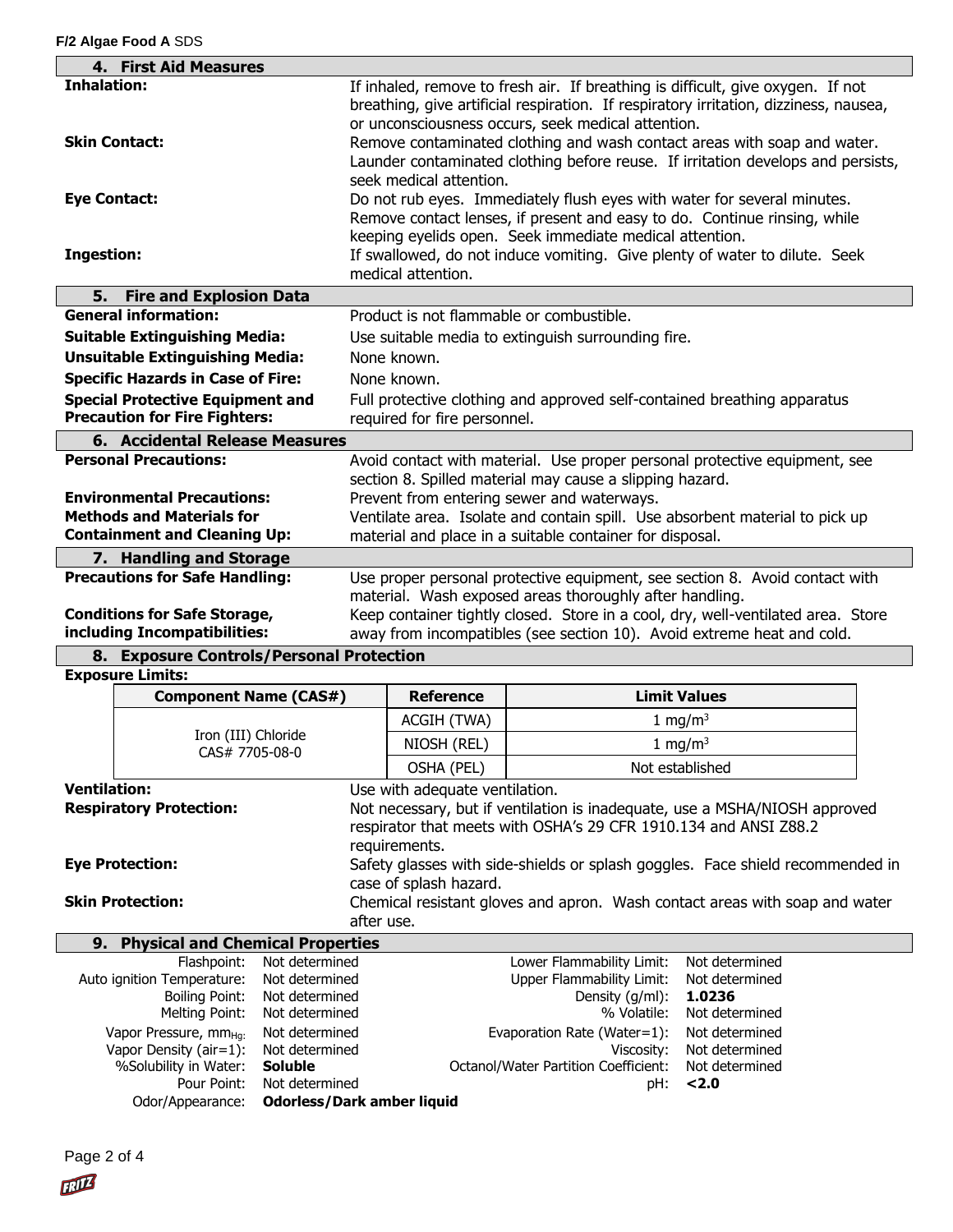**F/2 Algae Food A** SDS

| 10. Stability and Reactivity Data                     |                                                                                                                                                 |                 |  |  |  |
|-------------------------------------------------------|-------------------------------------------------------------------------------------------------------------------------------------------------|-----------------|--|--|--|
| <b>Chemical Stability:</b>                            | Product is stable under recommended conditions of use and storage.                                                                              |                 |  |  |  |
| <b>Possibility of Hazardous Reactions:</b>            | Product is not reactive under recommended conditions of use and storage.                                                                        |                 |  |  |  |
| <b>Conditions to Avoid:</b>                           | Extreme heat and cold.                                                                                                                          |                 |  |  |  |
| <b>Materials to Avoid:</b>                            | Strong bases and Strong acids.                                                                                                                  |                 |  |  |  |
| <b>Hazardous Decomposition Products:</b>              | Hazardous decomposition products should not occur at ambient conditions.                                                                        |                 |  |  |  |
| 11. Toxicological Information                         |                                                                                                                                                 |                 |  |  |  |
| <b>Routes of Exposure:</b>                            | Skin contact, eye contact, and ingestion.                                                                                                       |                 |  |  |  |
| <b>Acute Toxicity:</b>                                | Oral LD <sub>50</sub> : No data available.                                                                                                      |                 |  |  |  |
|                                                       | Dermal LD <sub>50</sub> : No data available.                                                                                                    |                 |  |  |  |
|                                                       | Inhalation LC <sub>50</sub> : No data available.                                                                                                |                 |  |  |  |
| <b>Skin Corrosion/Irritation:</b>                     | Causes skin irritation.                                                                                                                         |                 |  |  |  |
| <b>Serious Eye Damage/Irritation:</b>                 | Causes serious eye irritation.                                                                                                                  |                 |  |  |  |
| <b>Respiratory/Skin Sensitization:</b>                | No data available.                                                                                                                              |                 |  |  |  |
| <b>Germ cell Mutagenicity:</b>                        | No data available.                                                                                                                              |                 |  |  |  |
| <b>Carcinogenicity:</b>                               | No data available.                                                                                                                              |                 |  |  |  |
| <b>Reproductive Toxicity:</b>                         | No data available.                                                                                                                              |                 |  |  |  |
| STOT, SE:                                             | No data available.                                                                                                                              |                 |  |  |  |
| <b>STOT, RE:</b>                                      | No data available.                                                                                                                              |                 |  |  |  |
| <b>Other Chronic Toxicity:</b>                        | No known effects from chronic exposure.                                                                                                         |                 |  |  |  |
| 12. Ecological Information                            |                                                                                                                                                 |                 |  |  |  |
| <b>Persistence and Degradability:</b>                 | No data available.                                                                                                                              |                 |  |  |  |
| <b>Bio-accumulative Potential:</b>                    | No data available.                                                                                                                              |                 |  |  |  |
| <b>Mobility:</b>                                      | No data available.                                                                                                                              |                 |  |  |  |
| <b>Aquatic Toxicity:</b>                              |                                                                                                                                                 |                 |  |  |  |
| <b>Test</b>                                           | <b>Results</b>                                                                                                                                  | <b>Comments</b> |  |  |  |
|                                                       |                                                                                                                                                 |                 |  |  |  |
| <b>Toxicity</b>                                       | No data available                                                                                                                               |                 |  |  |  |
|                                                       |                                                                                                                                                 |                 |  |  |  |
| 13. Disposal Considerations<br><b>Waste Disposal:</b> | Whatever cannot be saved for reclamation may be disposed by following local,                                                                    |                 |  |  |  |
|                                                       | state, and federal regulations.                                                                                                                 |                 |  |  |  |
| 14. Transport Information                             |                                                                                                                                                 |                 |  |  |  |
| <b>US DOT:</b>                                        | Not regulated.                                                                                                                                  |                 |  |  |  |
| UN Number:                                            | 3264                                                                                                                                            |                 |  |  |  |
| UN Proper Shipping Name:                              | Corrosive Liquid, Acidic, Inorganic, n.o.s. (contains Ferric Chloride)                                                                          |                 |  |  |  |
| Hazard Class:                                         | 8                                                                                                                                               |                 |  |  |  |
| Packing Group:                                        | III                                                                                                                                             |                 |  |  |  |
| <b>IATA:</b>                                          | UN3264, Corrosive Liquid, Acidic, Inorganic, n.o.s. (contains Ferric Chloride), 8,                                                              |                 |  |  |  |
|                                                       | Ш                                                                                                                                               |                 |  |  |  |
| <b>IMDG:</b>                                          | UN3264, Corrosive Liquid, Acidic, Inorganic, n.o.s. (contains Ferric Chloride), 8,                                                              |                 |  |  |  |
|                                                       | Ш                                                                                                                                               |                 |  |  |  |
|                                                       | Marine Pollutant: Yes                                                                                                                           |                 |  |  |  |
| 15. Other Regulatory Information                      |                                                                                                                                                 |                 |  |  |  |
| <b>Inventory Status:</b>                              | Components are listed in TSCA inventory.                                                                                                        |                 |  |  |  |
|                                                       |                                                                                                                                                 |                 |  |  |  |
| <b>US Regulations:</b><br>SARA 302 EHS Chemicals:     |                                                                                                                                                 |                 |  |  |  |
|                                                       | This material does not contain any SARA extremely hazardous substances.<br><b>Acute Health Hazard</b>                                           |                 |  |  |  |
| SARA (311/312) Hazard Categories:<br><b>SARA 313:</b> | This material does not contain any SARA 313 chemicals.                                                                                          |                 |  |  |  |
| EPA CERCLA/Superfund Reportable                       |                                                                                                                                                 |                 |  |  |  |
| Spill Quantity:                                       | This material does not contain any CERCLA regulated chemicals.                                                                                  |                 |  |  |  |
| California Proposition 65:                            | This product does not contain any chemicals known to the State of California to<br>cause cancer, birth defects, or any other reproductive harm. |                 |  |  |  |